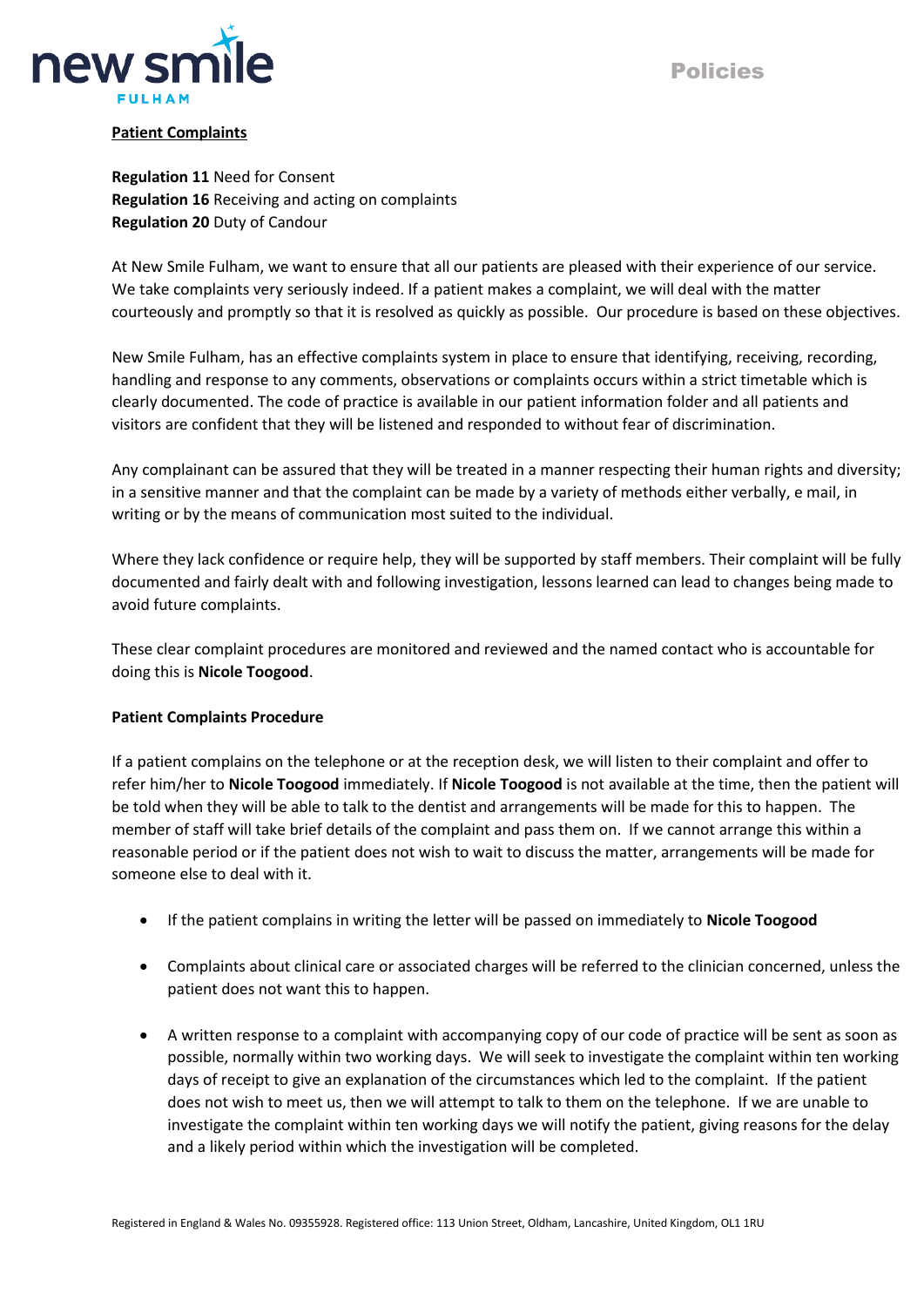

- We will confirm the decision about the complaint in writing immediately after completing our investigation.
- Proper and comprehensive records are kept of any complaint received.

If patients are not satisfied with the result of our procedure then a complaint may be made to:

- The Dental Complaints Service for complaints about private treatment Stephenson House, 2 Cherry orchard, Croydon, CR0 6BA Phone 08456 120 540 Email: [info@dentalcomplaints.org.uk](file://///cfd-dc01/RedirectedFolders/nicoletoogood/Documents/FULHAM/Templates/info@dentalcomplaints.org.uk%20)
- The General Dental Council, 37 Wimpole Street, London, W1M 8DQ (the dentists' registration body) Phone: 0845 222 4141 (UK local rate) Email[: standards@gdc-uk.org](file://///cfd-dc01/RedirectedFolders/nicoletoogood/Documents/FULHAM/Templates/standards@gdc-uk.org%20)
- The Care Quality Commission at Citygate, Gallowgate, Newcastle upon Tyne NE14PA Phone 03000 616161 Email: [enquires@cqc.org.uk](file://///cfd-dc01/RedirectedFolders/nicoletoogood/Documents/FULHAM/Templates/enquires@cqc.org.uk%20)
- Parliamentary and Health Service Ombudsman <http://www.ombudsman.org.uk/make-a-complaint>

Citizens Advice - [www.citizensadvice.org.uk/](http://www.citizensadvice.org.uk/) 

# **Private complaints can only be addressed, that are raised within 12 months of the treatment taking place or within 12 months of becoming aware that the patient has something to complain about.**

## **New Smile Fulham Code of Practice for Patients Who Wish to Raise Concerns**

In this practice we place great emphasis on meeting and whenever possible, exceeding our patient's expectations. We try to ensure that all patients are pleased with their experience of our service and we take any concerns a patient may have very seriously. If you have a concern regarding any aspect of your care, please let us know. We will do all that we can to resolve your concern to your satisfaction both promptly and professionally.

Private complaints can only be addressed, that are raised within 12 months of the treatment taking place or within 12 months of becoming aware that you have something to complain about.

Our aim is to respond to patients' concerns in a caring and sensitive way.

The person responsible for dealing with any concerns about the service we provide in this practice, is the Practice Manager, who is: **Nicole Toogood**.

If a patient raises an issue, they are unhappy about on the telephone or at the reception desk, after listening to a description of the problem, we will immediately contact the Practice Service Coordinator. Should the designated person or other responsible person not be available at the time, the patient will be informed when they will be available, and arrangements will be made for the two to meet or speak. The member of staff will take brief details of the concern and pass them to the Practice Manager.

If a patient writes to express their concern, the letter will be passed on to the relevant person immediately.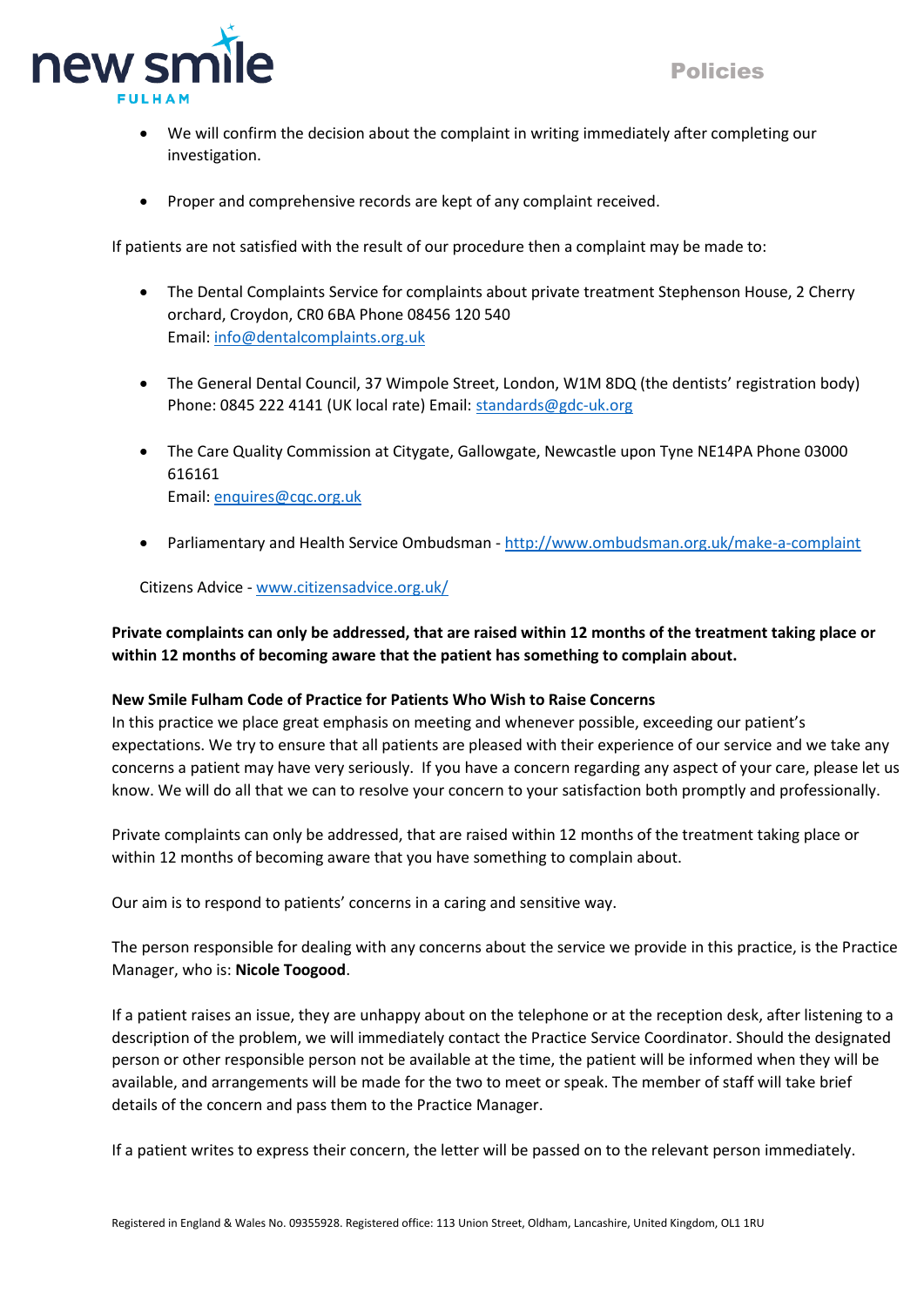



We will acknowledge any concerns raised in writing within two days. If a concern has been raised in writing, the written acknowledgement will also include a copy of this Code of Practice, again, normally within two working days. We will investigate the concern and report back within ten working days of it being received. If we are unable to complete our investigations within ten working days for any reason, we will notify the patient, giving reasons for the delay and the likely period within which the investigation will be completed.

We will confirm the outcome of the investigation and any decisions made in writing.

Proper and comprehensive records are kept of any concerns or complaints received.

If, for any reason, a patient is not satisfied with the outcome or the procedure, he/she may refer to:

- The Dental Complaints Service for complaints about private treatment Stephenson House, 2 Cherry orchard, Croydon, CR0 6BA Phone 08456 120 540 Ema[il: info@dentalcomplaints.org.uk](mailto:minfo@dentalcomplaints.org.uk)
- -The General Dental Council, 37 Wimpole Street, London, W1M 8DQ (the dentists' registration body) Phone: 0845 222 4141 (UK local rate) Email: [standards@gdc-uk.org](mailto:standards@gdc-uk.org)
- The Care Quality Commission at Citygate, Gallowgate, Newcastle upon Tyne NE14PA Phone Email 03000 616161 [enquires@cqc.org.uk](mailto:enquires@cqc.org.uk)
- Parliamentary and Health Service Ombudsman <http://www.ombudsman.org.uk/make-a-complaint>
- Citizens Advice [www.citizensadvice.org.uk/](http://www.citizensadvice.org.uk/)

#### **Code of Practice**

Ensure you have in your patient information folder the code of practice for patients about how to raise concerns. Give (or send) any patient who raises a concern, the New Smile Fulham Code of Practice for Patients Who Wish to Raise Concerns.

#### **Complaints Process**

Please ensure all complaints are logged on the tracker on CFI and updated until resolved.

When a complaint arises that cannot be resolved verbally at that time, please inform **Nicole Toogood** immediately to support.

#### **Duty of Candour**

the quality of being open and honest; frankness:

"a man of refreshing candour" synonyms: frankness · openness · honesty · candidness